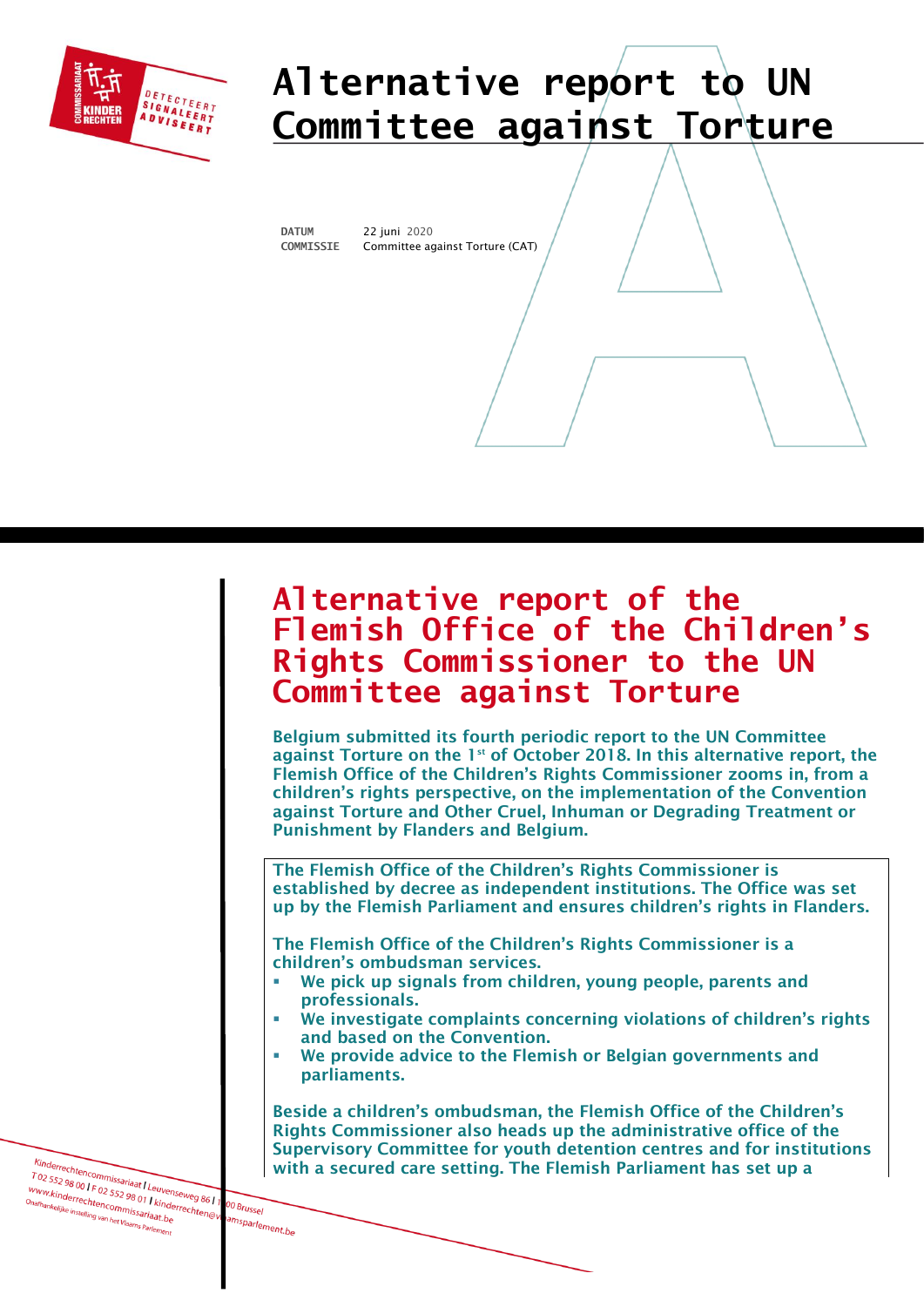Supervisory Committee for youth detention centres in 2017. This Committee enables Parliament to properly monitor the places where minors live in a closed or secured setting, such as the Community Institutions: De Zande, De Kempen, De Grubbe, the private institutions: De Switch, JEZ 11, De Leemwinning, De Overstap, and the detentioncentre 'De Wijngaard' for persons under the age of 18 who are tried as adults.

The Supervisory Committee is made up of visiting officers who are volunteers and who visit the centres each month. As the chair of the Committee, the Children's Rights Commissioner heads up the Committee's administrative office, enabling the Committee to perform its assignment fully independently.

In this alternative report, we respond from a children's rights perspective, to some of the issues mentioned in the List of Issues Prior to Reporting (LoIPR). We zoom in on the efforts and shortcomings in the Flemish and Belgian legislation and policy towards minors and their rights, when deprived of their liberty. And we formulate recommendations that can feed the concluding remarks of the UN Committee for the Flemish and Belgian governments.

Our references are:

- **The complaints we receive as children's ombudsman service from** youngsters and adults.
- The observations made by the voluntary visiting officers of the Supervisory Committee.
- Our prior advice to the Flemish or Belgian governments and parliaments.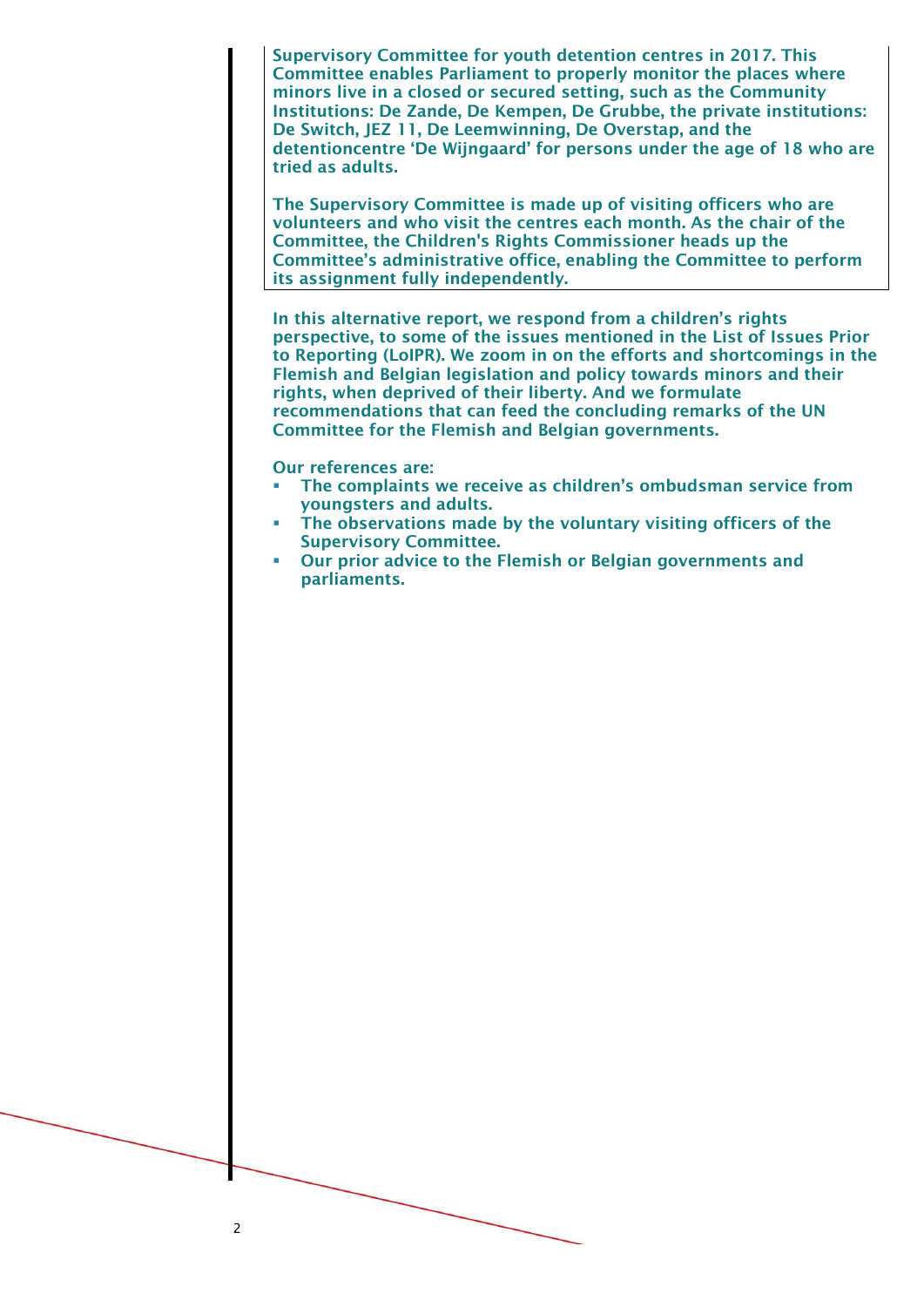## **All persons held in custody are provided with all the fundamental legal safeguards**

#### LoIPR 8

Further to the Committee's previous concluding observations (para. 11) and the State Party's follow-up thereto (CAT/C/BEL/CO/3/Add.1), please inform the Committee of any additional steps that ensure that all persons held in custody are provided with all the fundamental legal safeguards under the Convention from the very outset of their deprivation of liberty. More specifically, please elaborate on the measures taken with regard to the right to be informed in an appropriate language of the reasons for their detention; the right to have prompt access to a lawyer and to consult him or her immediately following their detention; the right to contact family members or other persons of their choice; and the right to have an independent medical examination performed without delay by a doctor of their choice.

## **Right to a lawyer in all procedures?**

The Belgian government has made efforts in recent years to enable minors to be assisted by a lawyer or a juvenile law lawyer as early on as their first Police interview. Minors are entitled to free legal assistance in all matters that come under youth care and juvenile delinquency law. Most Bars will assign minors a lawyer trained in juvenile law, even though this is not a statutory obligation yet.

#### Recommendations

- Make sure that youngsters are able to rely on legal assistance at all times, not just before the courts but also in practice.
- Make sure that youngsters are assisted by a trained juvenile law lawyer at all times.
- Remind the lawyers of the obligation to take into account what the children themselves have to say.

## **Monitoring on a systematic basis**

#### LoIPR 11

In the light of the Committee's concluding observations (para. 12) and the State party's follow-up thereto, please provide information on the monitoring and inspections carried out on a systematic basis to ensure compliance with the obligation in line with the Body of Principles for the Protection of All Persons under Any Form of Detention or Imprisonment (General Assembly Resolution 43/173, annex).

## **A Supervisory Committee for youth detention centres in Flanders since 2017**

We are happy to state that the Flemish Parliament has set up a Supervisory Committee for youth detention centres. This Committee enables Parliament to properly monitor the places where minors live in a closed or secured setting. The Committee is made up of visiting officers who are volunteers and who visit the centres each month. As the chair of the Committee, the Flemish Children's Rights Commissioner heads up the Committee's administrative office, enabling the Committee to perform its assignment fully independently.

## **Monitoring on a systematic basis by voluntary visiting officers of the Supervisory Committee**

The Supervisory Committee monitors the Community Institutions: De Zande, De Kempen, De Grubbe, the private institutions: De Switch, JEZ 11, De Leemwinning, De Overstap, and the Flemish detentioncentre 'De Wijngaard' for persons under the age of 18 who are tried as adults.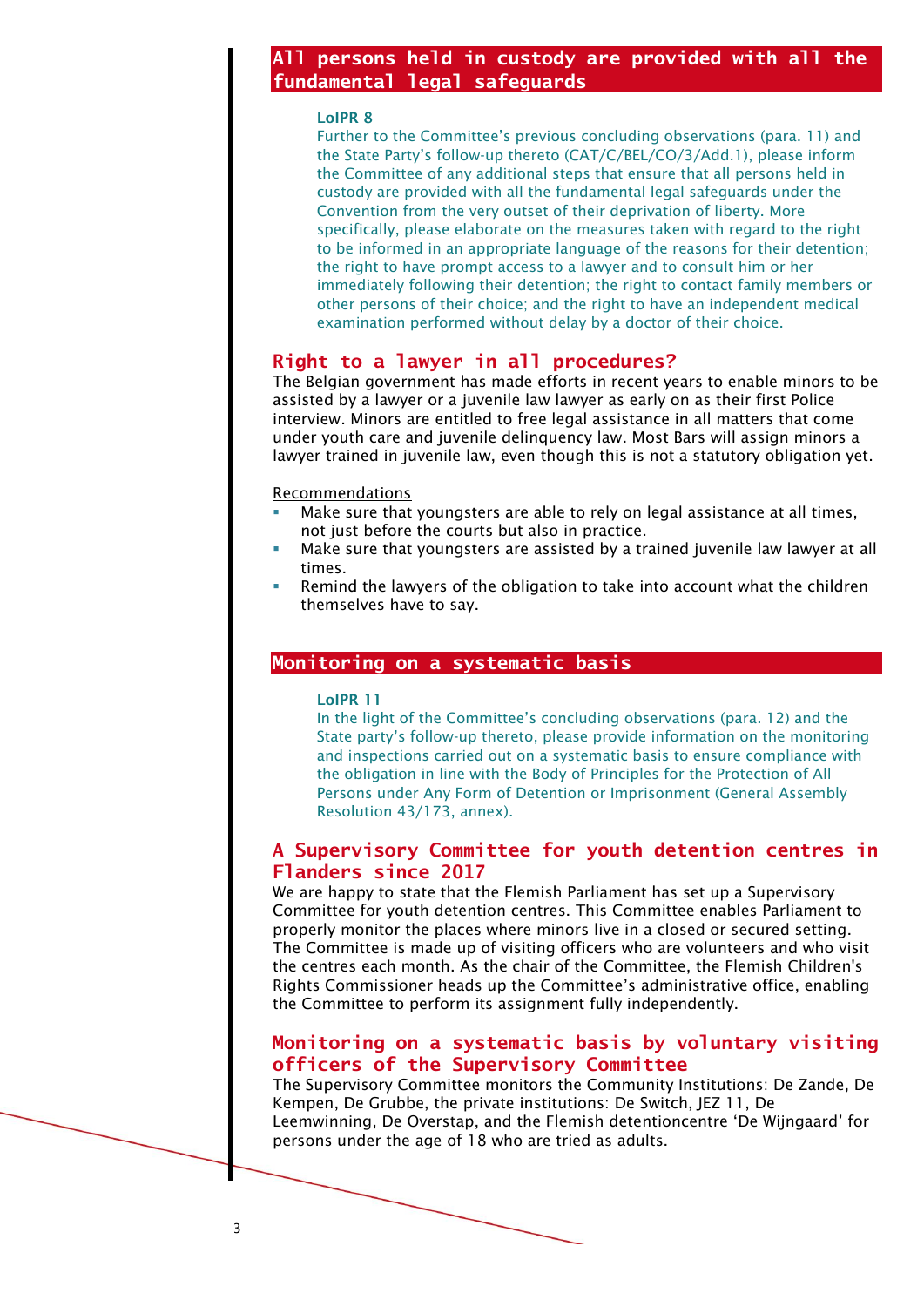Community institutions cater for 314 young people. The age of the youngsters ranges from 12 to 18 years. In addition, they can accommodate 40 young people for time-outs. The four private institutions have a total of 35 youngsters. The Flemish detention centre 'De Wijgaard' caters for 15 young people who are tried as adults and for 6 youngsters who are waiting for their trial as adult

## **Observations and recommendations made by the Supervisory Committee in 2019<sup>1</sup>**

All institutions have their own individuality. Of course, they all pursue the same objective and welcome young people who have been placed there by the juvenile court. The institutions offer pedagogical assistance to young people in need of temporary shelter in a structuring and a freedom-restricting framework.

There are differences between the community institutions in terms of how they work in practice.

Over the last few years, the voluntary visiting officers noted a number of positive developments. For example, the institutions have started working on the recommendations made by the Supervisory Committee in its first annual report.

More attention has been paid to:

- Positive living environment with a focus on the personal growth of young people
- Basic attitude of youthworkers aimed at this purpose
- The reception phase with de facto isolation upon arrival in the institution and phone moments have been adjusted in some institutions

On the other hand, the voluntary visiting officers still identified several bottlenecks.

## **Bottleneck 1: challenges caused by large differences between the youngsters**

There are big differences between the youngsters held in custody. Both in terms of difference in age, intellectual, psychological and socio-emotional development, as in terms of the care needs of the young people.

#### **Recommendations**

Continue to invest in staff support and training

## **Bottleneck 2: youngsters with complex mental problems in community institutions**

Due to a lack of places in child psychiatry, youngsters with complex mental and behavioural problems often end up in adult psychiatry or, if they are sanctioned, they are put into Community run detention centres.

## Recommendations

A multidisciplinary approach and more collaboration with other institutions, such as education and mental health, is needed

## **Bottleneck 3: need for clarity about rules and sanctions** Daily life in the community institutions is very structured. The excess of rules

and agreements leads to confusion and frustration. Young people tell the

<sup>1</sup> Commissie van Toezicht voor jeugdinstellingen*, Jaarverslag 2019*, Open venster op gesloten en besloten jeugdinstellingen, [https://www.cvtj.be/jaarverslagen,](https://www.cvtj.be/jaarverslagen) [https://www.kinderrechtencommissariaat.be/sites/default/files/bestanden/jaarverslag\\_cvtj\\_2](https://www.kinderrechtencommissariaat.be/sites/default/files/bestanden/jaarverslag_cvtj_2019_def_lr_def.pdf)

[<sup>019</sup>\\_def\\_lr\\_def.pdf](https://www.kinderrechtencommissariaat.be/sites/default/files/bestanden/jaarverslag_cvtj_2019_def_lr_def.pdf)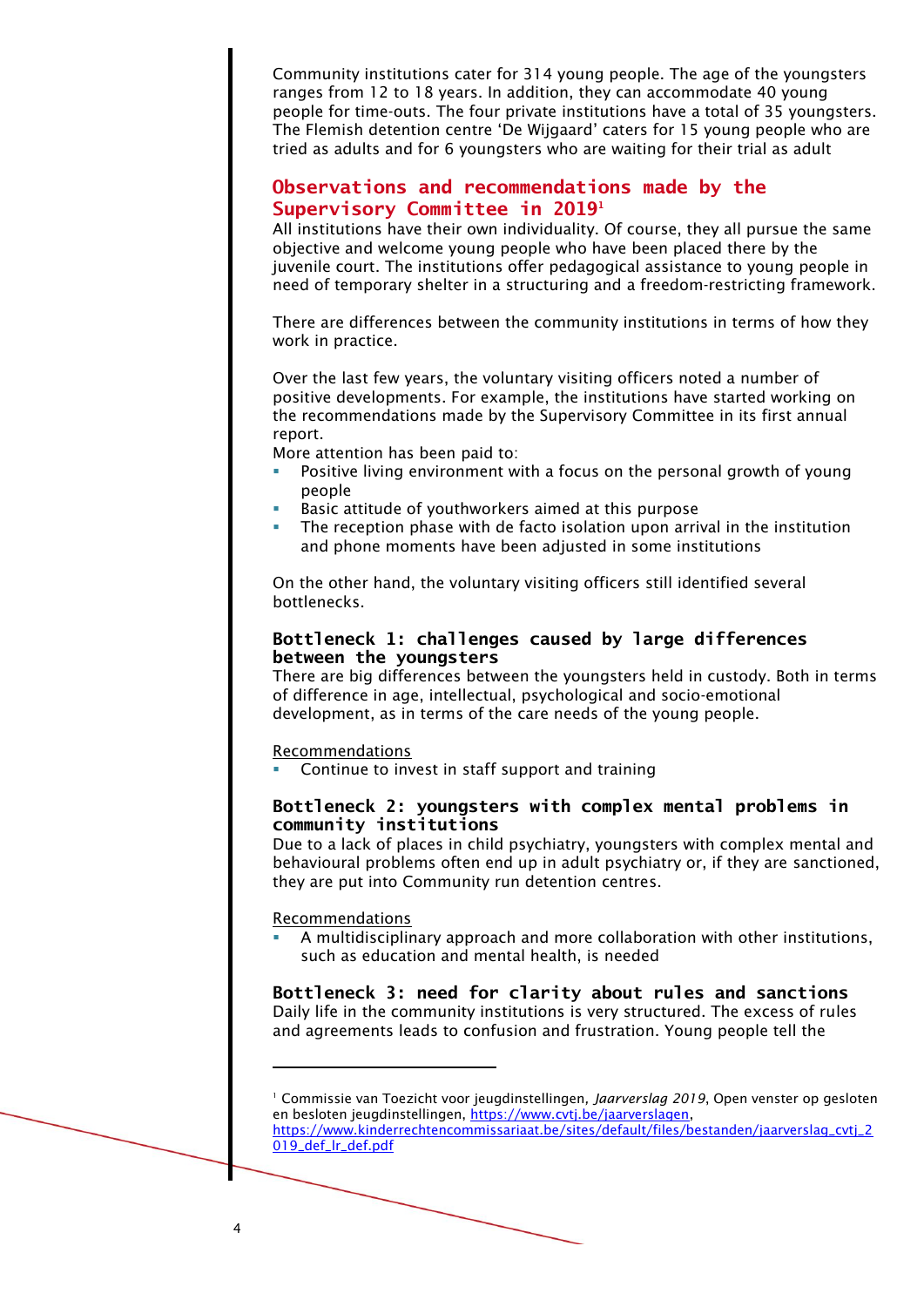voluntary visiting officers that the atmosphere in the community is better if educators dare to let go of the strictness.

Youngsters tell the voluntary visiting officers that too many rules are leading to sanctions.

#### Recommendations

- Limit oneself to a set of basic rules that are really needed
- Giving young people a say in the rules
- The system of reward or sanction must be clear
- Need for clarity about duration of sanction, and reason
- Sometimes sanctions are used to maintain order instead of creating a learning moment

## **Bottleneck 4: the double use of isolation cell**

In some institutions the voluntary visiting officers still see the double use of the isolation cell. On the one hand as protection, on the other hand as a sanction.

#### Recommendations

Need for clarity about the use of isolation cell

#### **Bottleneck 5: use of handcuffs leave severe impressions** The use of handcuffs around the wrists and ankles leaves a strong impression on the youngsters.

#### Recommendations

Do not handcuff every young person by definition, but try to use a risk assessment to see if the use of handcuffs is necessary.

## **Bottleneck 6: need for consultation between police and institutions**

The police intervenes in community institutions when situations escalate to such an extent that employees can no longer guarantee safety, or when there is a large-scale drug control in the institution itself. Sometimes these interventions go well, sometimes with a lot of tension.

#### Recommendations

There has to be a better consultation between the institution and the police district concerned

## **Bottleneck 7: de facto isolation upon arrival is still a practice in some institutions**

In some institutions the voluntary visiting officers still see that youngsters are put in isolation for a certain length of time upon arrival as a matter of routine. According to the institutions, this enables the young person to reflect and enables them to inform youngsters of the internal rules of procedure and customs of the institution, to chart the identity and the social context of the youngsters and to build a safe working relationship between the youngster and the institution.

#### Recommendations

The long reception phase with de facto isolation upon arrival has to be abolished in all institutions because the Supervisory Committee sees that this is harmful for the young persons entering the institution.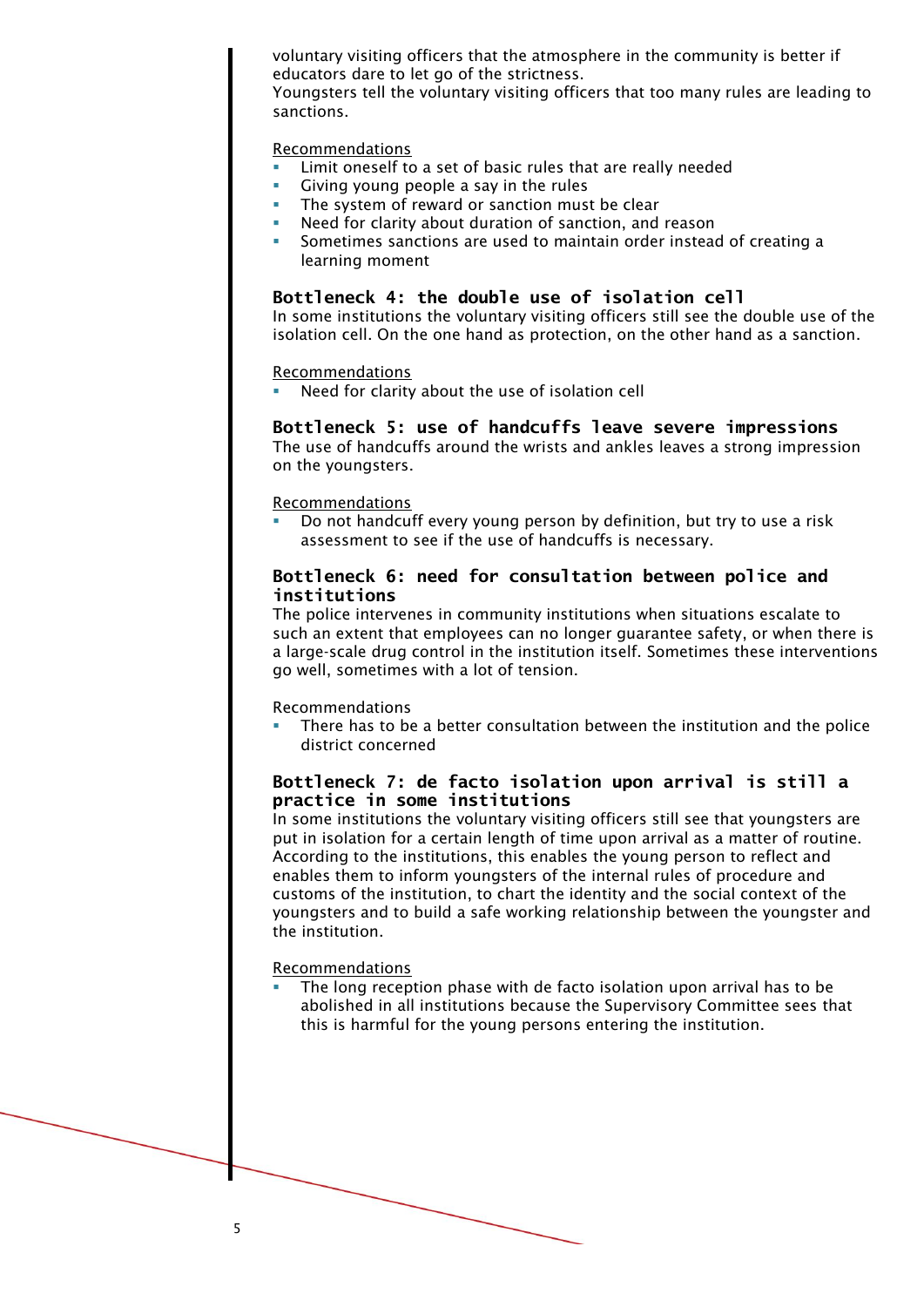## **Need of monitoring by the Care inspectorate that children are not subjected to unduly protracted timeout**

At the impetus of the Care Inspectorate, Community institutions in Flanders have continued to work up a policy on solitary confinement in recent years. A good thing.

For years, Flanders has seen the practice of time-outs, which allows for youngsters from a private institution to be transferred to a Community institution for a fortnight – a move which may extended once. This solitary confinement extra muros too merits the attention of the Care Inspectorate. The Flemish Office of the Children's Rights Commissioner is receiving reports that youngsters are made to spend time in time-out for longer than permitted, for instance because the facilities refuse to readmit the youngsters.

#### Recommendations

The Care Inspectorate needs to scrutinise time-outs in the Community institutions more closely.

## **Minors in Police cells**

The Flemish Office of the Children's Rights Commissioner receives reports about youngsters who are locked up in Police cells.

This is permitted by law in case of serious offences, pending the offenders' appearance before the Youth Court judge. Nonetheless, we are seeing young offenders being placed in cells that are less clearly enshrined in statute law. Sometimes youngsters end up in Police cells, because they are no longer welcome at the youth care facility after an incident or an escape. Or judges may impose placement in a cell because no places are available at a youth care facility or in crisis situations where there are no places in a crisis shelter.

#### Recommendations

- Make sure there is enough cooperation between the Youth Courts, youth care and child psychiatry to prevent youngsters being locked up in Police cells.
- Prohibit the confinement of young people in police cells if they have not committed an offense.

## **Improve infrastructure of prisons**

#### LoIPR 29.

With regard to the Committee's previous concluding observations (para. 15), please provide information on the measures taken to ensure that detention conditions in all places of deprivation of liberty are in conformity with the Standard Minimum Rules for the Treatment of Prisoners,9 in particular with regard to the steps taken: (a) To alleviate overcrowding in prisons and all places of detention by, in particular, making use of non-custodial measures as provided for in the United Nations Standard Minimum Rules for Non-custodial Measures (the Tokyo Rules) and the United Nations Rules for the Treatment of Women Prisoners and Non-custodial Measures for Women Offenders (the Bangkok Rules); (b) To improve the infrastructure of prisons and all places of detention and to ensure that conditions of detention in the State party do not breed violence among prisoners; (c) To separate the different categories of prisoners and to ensure that remand prisoners are separated from convicts and minors are separated from adults (see A/HRC/18/3, para. 44); (d) To improve working conditions for prison staff and to ensure a level of service in prisons that would ensure that prisoners' fundamental rights are respected, even in the event of a strike.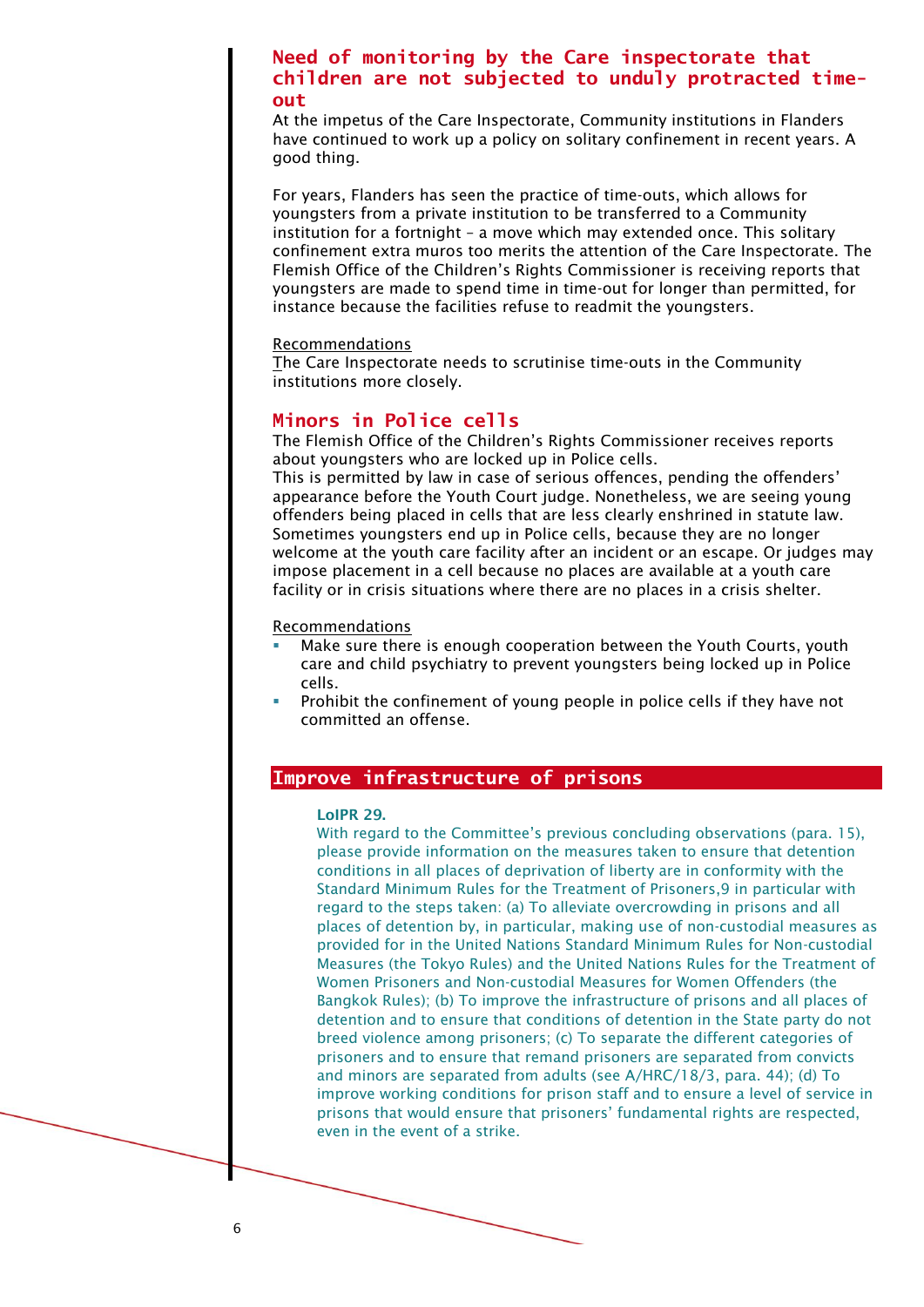## **Referrals of juvenile delinquents to adult courts are made to occur in undignified buildings**

Since 2009, youngsters who have been referred to an adult court are locked up at the detention centre in Tongeren, a former prison for adults which was closed down as it was no longer fit for purpose. In spite of the efforts of management and staff, the infrastructure does not offer sufficient scope to ensure crucial legal guarantees. For one thing, there is no space to develop residential community groups.

Recommendations

Close down the 'De Wijngaard' detention centre in Tongeren. Detention centres that are unsuited for adults are even less so for youngsters.

## **Detention of asylum seekers**

#### LoIPR 33.

Further to the Committee's recommendation in its previous concluding observations (para. 21), please provide information on the application of the Dublin II Regulation, and on the steps taken by the State party to ensure that the detention of asylum seekers is used only as a last resort and for as short a time as possible and without excessive restrictions. Please provide information on the arrangements that the State Party has established and used as an alternative to detention for asylum seekers?

## **No detention of children because of parents' migration status**

Apart from the practice of detaining families with underaged children for a maximum of 48 hours or shorter, as needed to organize a repatriation flight, since 2008 Belgium did not put expelled foreign families with underaged children in closed detention centres. A Belgian law dating from November 16th, 2011 defined such detention practices as exceptions to the general rule by stating that expelled foreign families with underaged children 'principally' cannot be detained in a closed detention centre in view of their repatriation, unless (a) the place of detention is adapted to the needs of families with minor children, (b) the detention is restricted to a short time, (c) a family member has trespassed one or more terms of agreement between the family and Foreign Office with regard to the return trajectory, showing unwillingness to cooperate and (d) as a measure of last resort.

Since a Royal Decree of July 22<sup>nd</sup>, 2018 changed a number of operating rules for detention centres, from August 11<sup>th</sup>, 2018 on detention of expelled foreign families with underaged children became legally possible for a period of twice two weeks. Between August 13th, 2018 and April 4th, 2019 a total of eight families with children were held in detention for longer than one night in one of the five 'family units' on the campus of the closed detention centre for expelled foreign adults, located near Brussels Airport. Among the twenty minors belonging to those eight families were at least eleven children under the age of 8. For at least two families the maximum term of 28 days was exceeded.

A judgement by the Council of State, dated April  $4<sup>th</sup>$ , 2019 temporarily ended this practice

'because the provisions [in the Royal Decree] do not exclude the detention of young children in places where they could be exposed to very high levels of noise from the nearby airport, while detention could last up to a month'.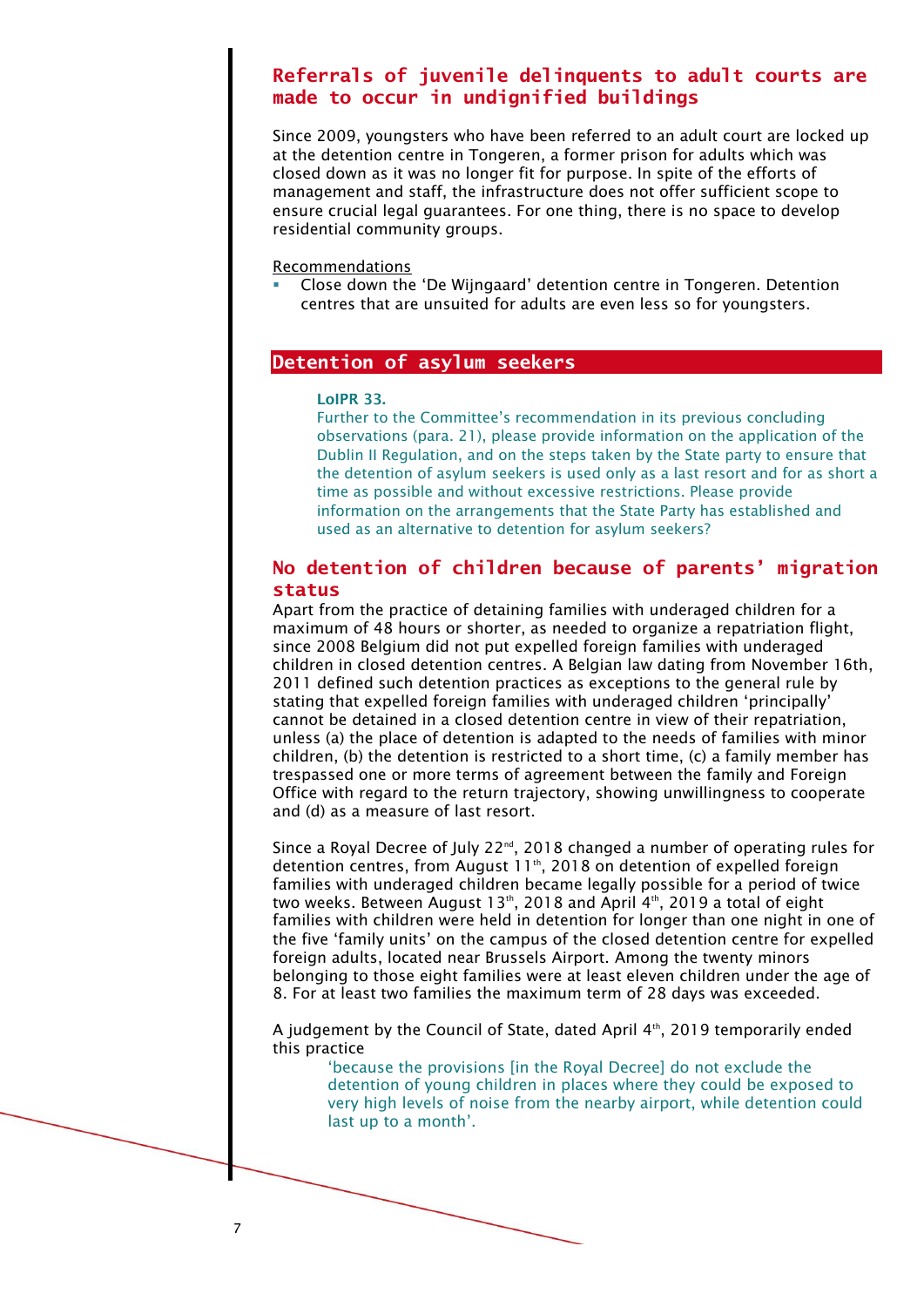So far, the actual Belgian Government took no steps to make another location ready for the detention of foreign families with minor children. However, we are still concerned about the legal possibility of such detention since putting it back into practice appears to be only a matter of finding a more suitable location. In addition, in the nearly seven months the Royal Decree was put in to practice, among other things it became clear that (1) detention in a closed family unit was not only used as measure of last resort, (2) the selection of the families raised doubts on how the criterion of 'being unwilling to cooperate with their repatriation' was applied, (3) the impact of the detention on the children's health and wellbeing was not assessed impartially by an independent body, (4) the way the transfer to the detention centre was organized was in certain cases quite traumatizing for the children, and (5) in the whole procedure there appeared to be lack of independent assessment of the best interest of the concerned children.

#### Recommendation

Since detention of underaged children for reasons of their parents' migration status can never be in the best interest of the child, even not if the material conditions of the detention location would 'meet the needs of families with underaged children, the legal possibility of such detention should be removed from Belgian law. If such a legal possibility is kept, the conditions of its application should monitored independently by an external body, not resorting under Foreign Office nor the Ministry of Internal Affairs.

## **Juvenile Justice**

#### LoIPR 34.

With regard to the Committee's previous concluding observations (para. 25). please provide detailed information on the steps taken to establish a system of juvenile justice that fully conforms to the provisions of the Convention on the Rights of the Child, in law and in practice, and to ensure that persons under the age of 18 are not tried as adults.

The Flemish Community has been working on new regulations for minors who committed an offence qualified as a crime. The new regulation address a number of aspects of article 40 of the Convention on the rights of the child.

- The Flemish authority continues to work towards specific regulations and a distinct approach to offensive behaviour by minors.
- The minor's legal certainty is strengthened by setting clear boundaries in respect of the measures and sanctions imposed.
- In each phase of the judicial procedure, the youngster can rely on the assistance of a lawyer.
- **•** Dedicated services and facilities are to be put in place to guide and protect the youngsters.
- Attention is made to go out to extrajudicial and judicial responses.
- Flanders is prioritising restorative consultation.

On the other hand the new Flemish regulation is clearly found wanting in a number of respects.

#### Recommendations

The Public Prosecutor has a range of powers to respond to the delinquent behaviour of minors. In doing so, the legislator is looking to provide a wider framework for possible extrajudicial responses. Nonetheless the legislator is walking a thin line when it comes to the presumption of innocence (and other principles of fair trial). The Public Prosecution's office will be able to impose conditions and propose measures without proof of guilt. The Youth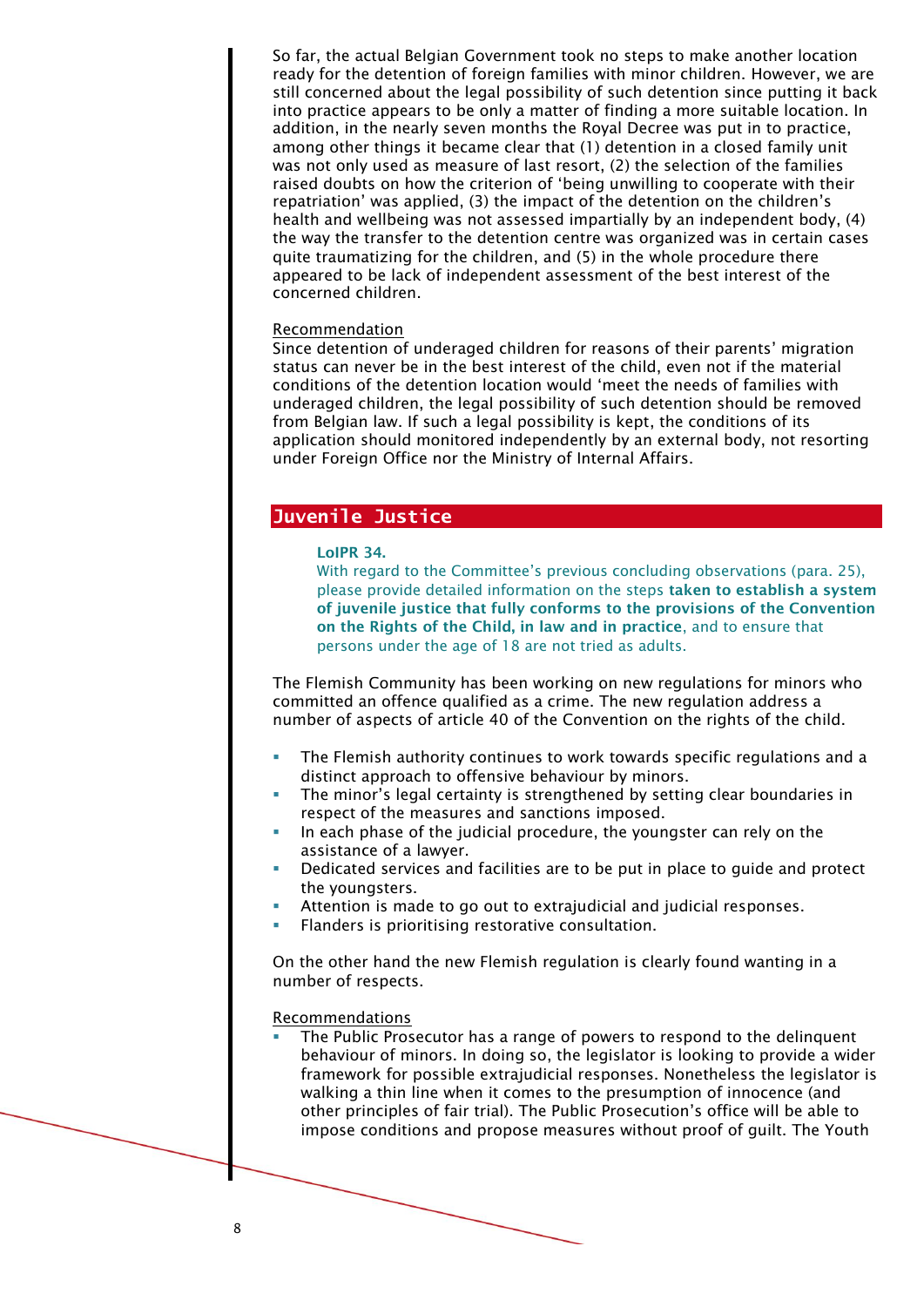Court judges too will be able to impose measures on youngsters whilst the investigation is still ongoing

- The legal position of minors is not sufficiently articulated. Minors who committed an offence qualified as a crime currently need to scout out their legal guarantees in various decrees, Federal regulations and statutory Acts for adults. The new regulations allow for mental health care for minors with a mental illness to be delivered in a detention setting. There is a lack of rules that respect the rights of these youngsters and of plans that render explicit the implementation of the care delivered in a detention setting.
- We deplore long-term guidance delivered in a detention setting for minors. From now on, under exceptional circumstances, 12-year-olds may be imposed guidance in a Community run detention centre for a period of two years, 14-year-olds for a period of five years and 16-year-olds for a period of seven years.
- In theory, minors with a mental illness can spend up to eleven years in a detention care setting under the new Flemish regulations.

## **Ensure persons under the age of 18 are not tried as adults**

#### LoIPR 34.

With regard to the Committee's previous concluding observations (para. 25), please provide detailed information on the steps taken to establish a system of juvenile justice that fully conforms to the provisions of the Convention on the Rights of the Child, in law and in practice, and to ensure that persons under the age of 18 are not tried as adults.

## **Referrals of juvenile delinquents to adult courts remains in place**

The new regulation do not repeal the system of referrals of juvenile delinquents to adult courts. On each of the three occasions Belgium submitted a country report with the UN Committee on the Rights of the Child, the Committee commented that the referral of a juvenile delinquent to an adult court is incompatible with the Convention on the Rights of the Child.

#### Recommendations

The General Comment no. 10 of the UN Committee on the Rights of the Child argues in favour of a 'comprehensive juvenile justice policy'. The juvenile justice system is to be applied to all youngsters up to 18 years of age, without exception.

#### **Corporal punishment**

## LoIPR 41.

Further to the Committee's recommendation in its previous concluding observations (para. 27), please indicate which actions and measures have been taken to expressly prohibit corporal punishment of children in all settings, and, as a matter of priority, in the family and non-institutional childcare settings.17 In addition, please provide information on allocation of resources, legislative measures, advocacy campaigns and training of officials, law enforcement officers and medical personnel to combat corporal punishment of children.

In Belgium, corporal punishment of children is unlawful in schools, the penal system and some alternative care settings, but it is not prohibited in the home,